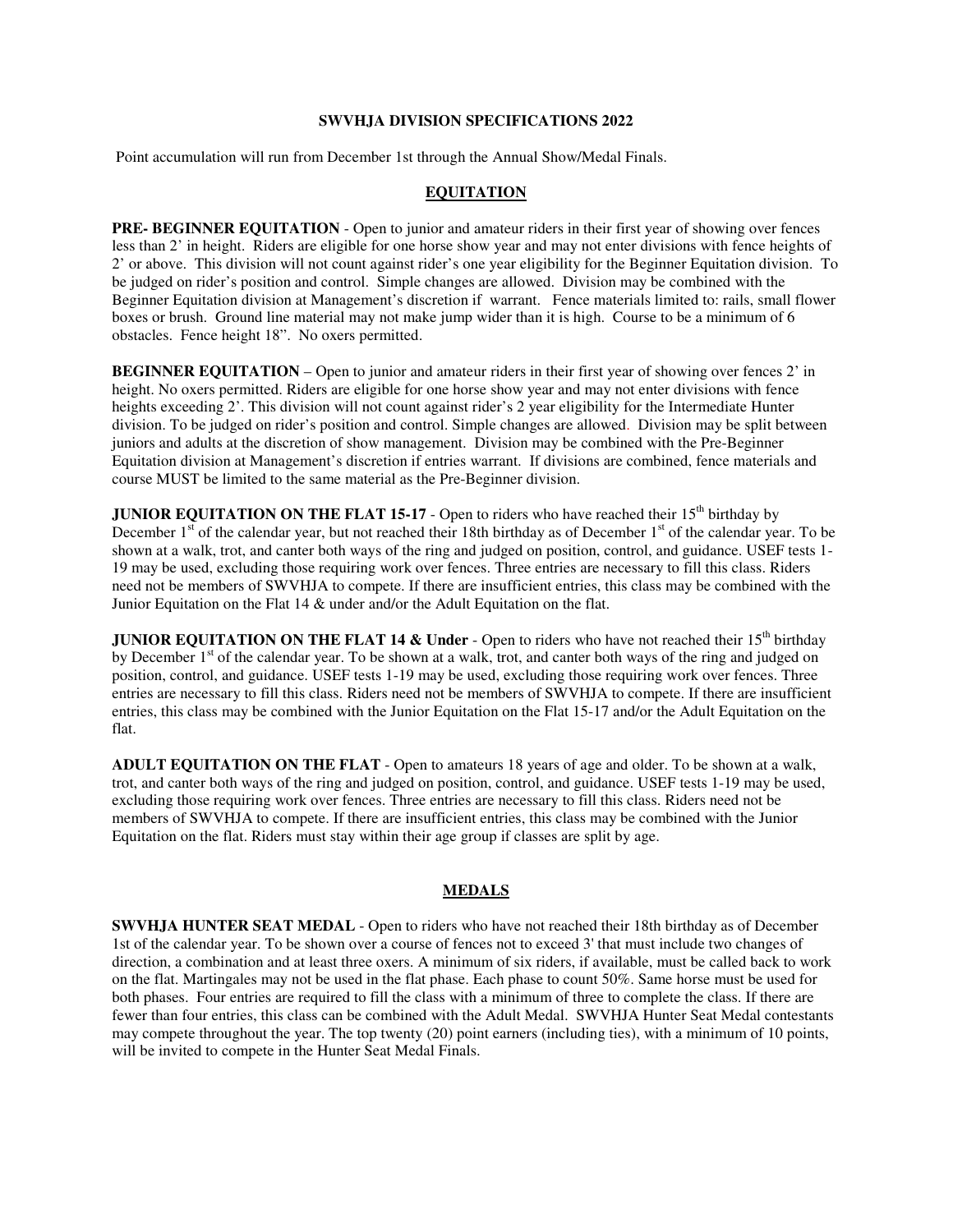**SWVHJA ADULT MEDAL** - Same specs as for the SWVHJA Hunter Seat Medal Class, except open to amateur riders 18 years of age and older. Ponies may be ridden by adults, but may not be shown in the Pony Hunter division at the same horse show. If there are fewer than four entries, this class can be combined with the Hunter Seat Medal. SWVHJA Adult Medal contestants may compete throughout the year. The top twenty (20) point earners (including ties), with a minimum of 10 points, will be invited to compete in the Adult Medal Finals.

**PONY MEDAL** - Open to current junior members of SWVHJA mounted on ponies. To be shown over a minimum of 6 jumps at the appropriate heights. A minimum of six riders, if available, must be called back to work on the flat. Martingales may not be used in the flat phase. Each phase to count 50%. The same pony must be used for both phases. Four entries are required to fill the class with a minimum of three to complete the class. If no Pony Medal is offered, a rider may compete on a pony in the Hunter Seat Medal. A rider cannot compete in both the Pony and the Hunter Seat Medals in one show, nor can they participate in both aforementioned finals in one year. SWVHJA Pony Medal contestants may compete throughout the year. The top twenty (20) point earners (including ties), with a minimum of 10 points, will be invited to compete in the Pony Medal Finals.

## **HUNTER**

**SMALL/MEDIUM PONY HUNTER** - Open to ponies ridden by juniors. Ponies shown in this division may not be shown by an adult in any recognized division at the same horse show. Judged on performance, manners, and way of going. Small ponies (not to exceed 12.2h) to jump 2', medium ponies (over 12.2h - not to exceed 13.2h) to jump 2'3". Divisions must be offered split, but if there are not three ponies in either the Small/Medium or Large Pony divisions, the divisions must be combined. Lines less than 72' must be set on appropriate distances.

**LARGE PONY HUNTER** - Open to ponies ridden by juniors. Ponies shown in this division may not be shown by an adult in any recognized division at the same horse show. Judged on performance, manners, and way of going. Large ponies (over 13.2h - not to exceed 14.2h) to jump 2'6". Divisions must be offered split, but if there are not three ponies in either the Small/Medium or Large Pony divisions, the divisions must be combined. Lines less than 72' must be set on appropriate distances.

**INTERMEDIATE HUNTER** - Open to Juniors or Amateurs in their first or second year of showing, on horses or ponies, excluding the Pre-Beginner and Beginner Equitation divisions. Fences 2'3". Riders who show at 2'6" or above in their first year forfeit a second Intermediate year. To be judged on performance, manners, and way of going. The rider may not jump higher than 2'6" at the same horse show.

**CHILDREN'S HUNTER** - Open to juniors mounted on horses. To be judged on performance, manners, and way of going. Fences 3'. Management may combine this division with the Adult Amateur Hunter division if there are fewer than 3 entries.

**ADULT AMATEUR HUNTER** - Open to adult amateur riders mounted on horses or ponies. To be judged on performance, manners, and way of going. Ponies shown by an adult may not be shown in the Pony Hunter division at the same horse show. Fences 3'. Management may combine this division with the Children's Hunter division if there are fewer than 3 entries.

**LOW HUNTER** - Open to horses and ponies. To be judged on performance, manners, and way of going. Fences 3'.

**WORKING HUNTER** - Open to horses. To be judged on performance, manners, and way of going. Fences to be offered at 3'3" and/or 3'6" at the discretion of show management.

**SPECIAL ADULT HUNTER** - Open to Adult Amateur riders mounted on horses or ponies. Fences to be 2'6" or 2'9". Both heights must be offered and judged together. Related distances between two jumps should be no less than 60' (4 strides). Judged on performance, manners, and way of going. Horse/rider combination cannot compete over fences higher than 2'9" at the same horse show. Ponies shown by an adult may not be shown in the pony hunter division at the same horse show. The Special Adult Hunter division and the Special Children's Hunter division may be combined if there are fewer than 3 in either section.

**SPECIAL CHILDREN'S HUNTER** - Same specs as the Special Adult Hunter, except open to junior riders.